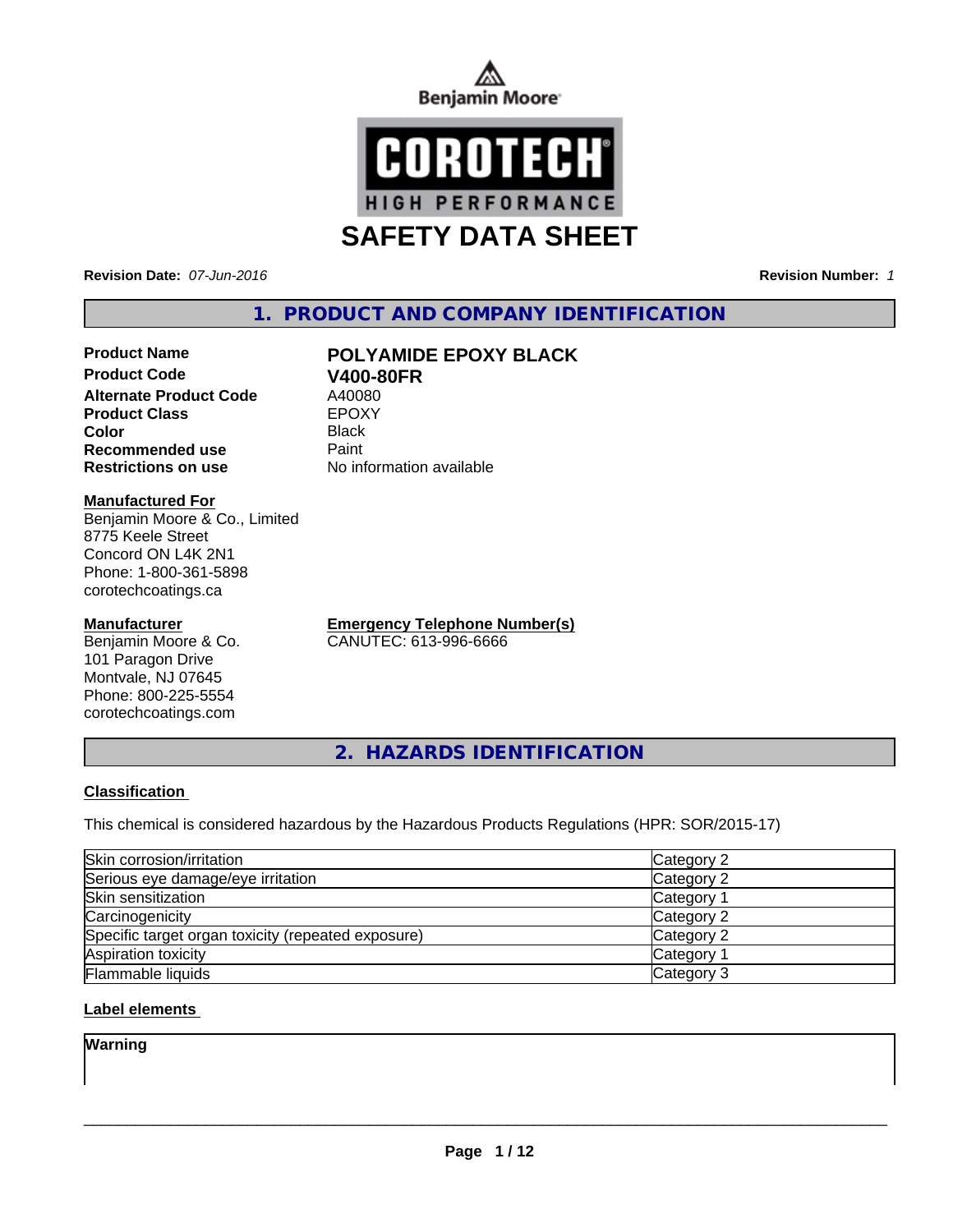#### **Hazard statements**

Causes skin irritation Causes serious eye irritation May cause an allergic skin reaction Suspected of causing cancer May cause damage to organs through prolonged or repeated exposure May be fatal if swallowed and enters airways Flammable liquid and vapor



**Appearance** liquid **Odor** solvent

## **Precautionary Statements - Prevention**

Obtain special instructions before use

Do not handle until all safety precautions have been read and understood

Use personal protective equipment as required

Wash face, hands and any exposed skin thoroughly after handling

Contaminated work clothing should not be allowed out of the workplace

Do not breathe dust/fume/mist/vapors/spray

Keep away from heat/sparks/open flames/hot surfaces, no smoking

Keep container tightly closed

Ground/bond container and receiving equipment

Use explosion-proof electrical/ventilating/lighting/equipment

Use only non-sparking tools

Take precautionary measures against static discharge

Wear protective gloves/protective clothing/eye protection/face protection

# **Precautionary Statements - Response**

If exposed or concerned get medical attention

**Eyes**

If in eyes rinse cautiously with water for several minutes. Remove contact lenses, if present and easy to do. Continue rinsing

If eye irritation persists get medical attention

#### **Skin**

If skin irritation or rash occurs get medical attention If on skin (or hair) take off immediately all contaminated clothing. Rinse skin with water Wash contaminated clothing before reuse

# **Ingestion**

If swallowed immediately call a POISON CENTER or physician

Do NOT induce vomiting

#### **Fire**

In case of fire use CO2, dry chemical, or foam for extinction

# **Precautionary Statements - Storage**

Store locked up Store in a well-ventilated place. Keep cool

# **Precautionary Statements - Disposal**

Dispose of contents/container to an approved waste disposal plant

**Other information**

No information available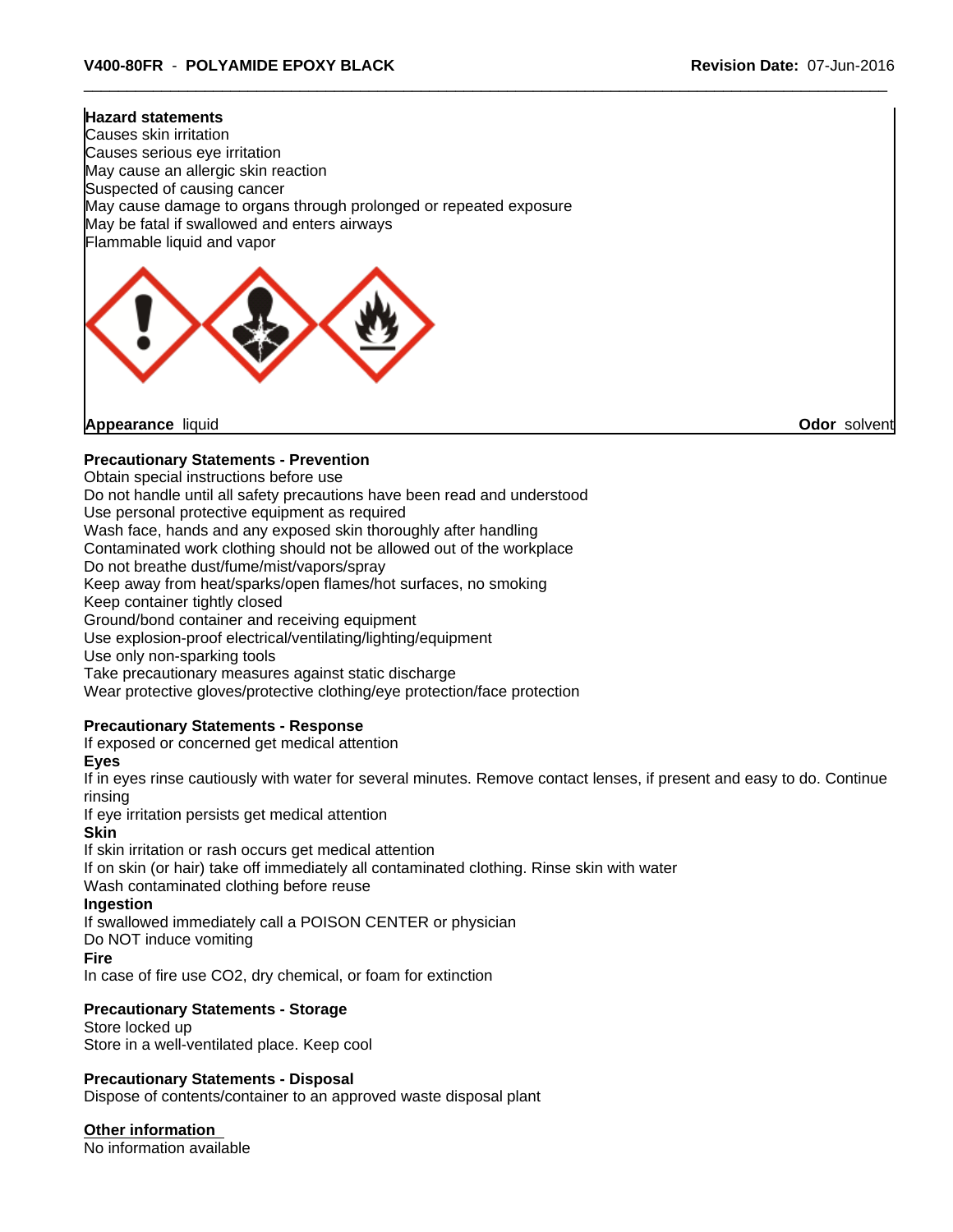#### **Other hazards**

**IMPORTANT:** Designed to be mixed with other components. Mixture will have hazards of all components. Before opening packages, read all warning labels. Follow all precautions.

**CAUTION:** All floor coatings may become slippery when wet. Where non-skid characteristics are desired, a small amount of clean sand may be added. Stir often during application.

# **3. COMPOSITION INFORMATION ON COMPONENTS**

| <b>Chemical Name</b>                       | <b>CAS-No</b>  | Weight % (max) |
|--------------------------------------------|----------------|----------------|
| Kaolin                                     | 1332-58-7      | $10 - 30\%$    |
| Benzyl alcohol                             | $100 - 51 - 6$ | 7 - 13%        |
| Xylene                                     | 1330-20-7      | $5 - 10%$      |
| Propylene glycol monomethyl ether          | 107-98-2       | $3 - 7%$       |
| Solvent naphtha, petroleum, light aromatic | 64742-95-6     | - 5%           |
| Propylene glycol monomethyl ether acetate  | 108-65-6       | $-5%$          |
| Ethyl benzene                              | 100-41-4       | - 5%           |
| 1,2,4-Trimethylbenzene                     | 95-63-6        | $-5%$          |
| Triethylenetetramine                       | 112-24-3       | - 5%           |
| Carbon black                               | 1333-86-4      | - 5%           |
| Titanium dioxide                           | 13463-67-7     | $0.25 - 0.5%$  |

|                                        | 4. FIRST AID MEASURES                                                                                                                                                                                                      |
|----------------------------------------|----------------------------------------------------------------------------------------------------------------------------------------------------------------------------------------------------------------------------|
| <b>General Advice</b>                  | If symptoms persist, call a physician. Show this safety data<br>sheet to the doctor in attendance.                                                                                                                         |
| <b>Eye Contact</b>                     | Immediately flush with plenty of water. After initial flushing,<br>remove any contact lenses and continue flushing for at<br>least 15 minutes. Keep eye wide open while rinsing. If<br>symptoms persist, call a physician. |
| <b>Skin Contact</b>                    | Wash off immediately with soap and plenty of water<br>removing all contaminated clothes and shoes. If skin<br>irritation persists, call a physician.                                                                       |
| <b>Inhalation</b>                      | Move to fresh air. If symptoms persist, call a physician.<br>If not breathing, give artificial respiration. Call a physician<br>immediately.                                                                               |
| Ingestion                              | Clean mouth with water and afterwards drink plenty of<br>water. Do not induce vomiting without medical advice.<br>Never give anything by mouth to an unconscious person.<br>Consult a physician.                           |
| <b>Protection Of First-Aiders</b>      | Use personal protective equipment.                                                                                                                                                                                         |
| <b>Most Important Symptoms/Effects</b> | No information available.                                                                                                                                                                                                  |
| <b>Notes To Physician</b>              | Treat symptomatically.                                                                                                                                                                                                     |

# **5. FIRE-FIGHTING MEASURES**

**Flammable Properties** Vapors may travel considerable distance to a source of ignition and flash back. Vapors may cause flash fire.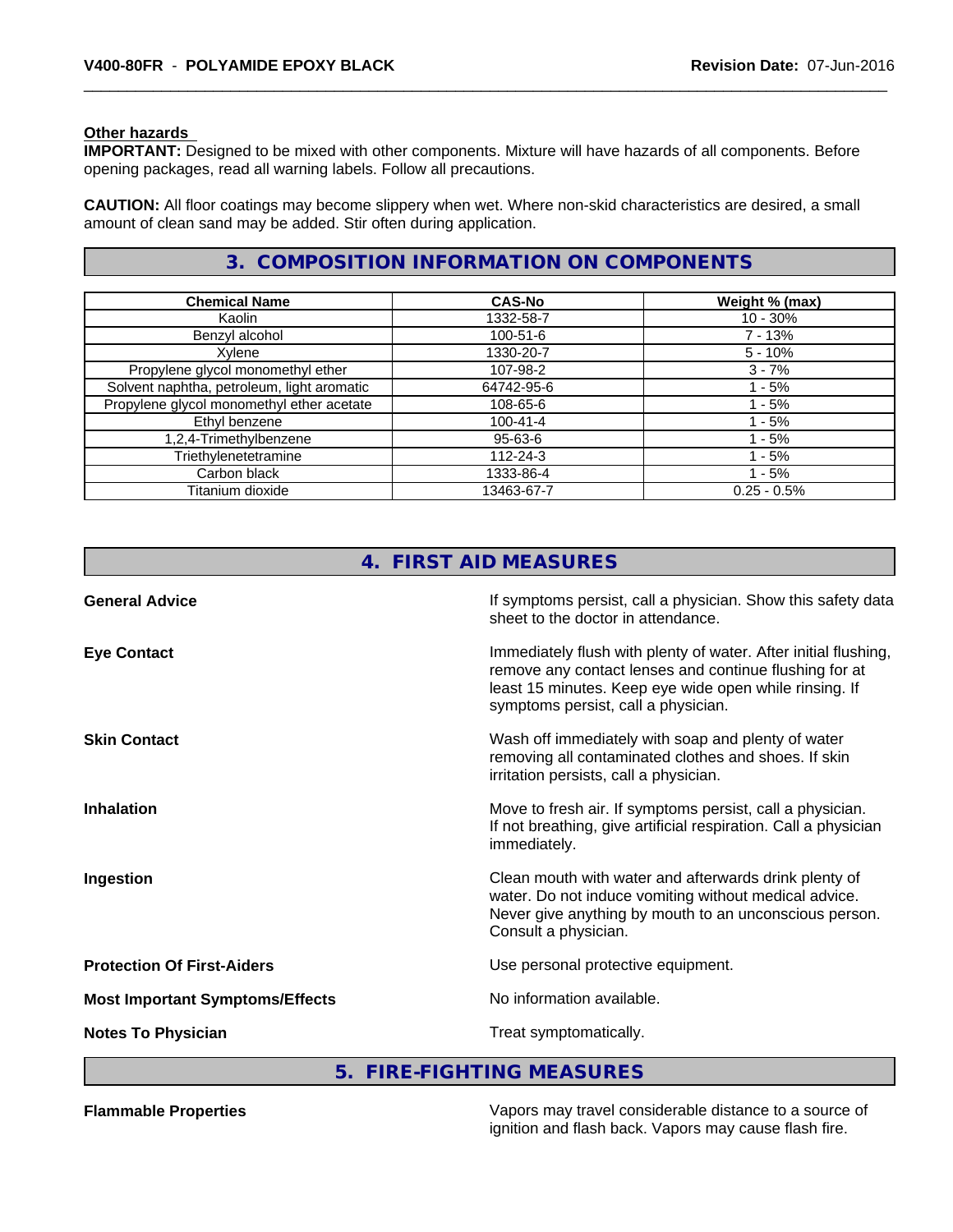| <b>Suitable Extinguishing Media</b>                                                          |                 | surrounding environment.       | Foam, dry powder or water. Use extinguishing measures<br>that are appropriate to local circumstances and the                                                                                                                                                                        |  |
|----------------------------------------------------------------------------------------------|-----------------|--------------------------------|-------------------------------------------------------------------------------------------------------------------------------------------------------------------------------------------------------------------------------------------------------------------------------------|--|
| <b>Protective Equipment And Precautions For</b><br><b>Firefighters</b>                       |                 | and full protective gear.      | As in any fire, wear self-contained breathing apparatus<br>pressure-demand, MSHA/NIOSH (approved or equivalent)                                                                                                                                                                     |  |
| <b>Hazardous Combustion Products</b>                                                         |                 |                                | Burning may result in carbon dioxide, carbon monoxide<br>and other combustion products of varying composition<br>which may be toxic and/or irritating.                                                                                                                              |  |
| <b>Specific Hazards Arising From The Chemical</b>                                            |                 | vapors.                        | Flammable. Flash back possible over considerable<br>distance. Keep product and empty container away from<br>heat and sources of ignition. Closed containers may<br>rupture if exposed to fire or extreme heat. Thermal<br>decomposition can lead to release of irritating gases and |  |
| <b>Sensitivity To Mechanical Impact</b>                                                      |                 | No.                            |                                                                                                                                                                                                                                                                                     |  |
| <b>Sensitivity To Static Discharge</b>                                                       |                 | Yes                            |                                                                                                                                                                                                                                                                                     |  |
| <b>Flash Point Data</b><br>Flash Point (°F)<br>Flash Point (°C)<br><b>Flash Point Method</b> |                 | 80<br>27<br><b>PMCC</b>        |                                                                                                                                                                                                                                                                                     |  |
| <b>Flammability Limits In Air</b>                                                            |                 |                                |                                                                                                                                                                                                                                                                                     |  |
| <b>Lower Explosion Limit</b><br><b>Upper Explosion Limit</b>                                 |                 | Not available<br>Not available |                                                                                                                                                                                                                                                                                     |  |
| Health: 2<br><b>NFPA</b>                                                                     | Flammability: 3 | Instability: 0                 | Special: -                                                                                                                                                                                                                                                                          |  |
| <b>NFPA Legend</b><br>0 - Not Hazardous<br>1 - Slightly<br>2 - Moderate                      |                 |                                |                                                                                                                                                                                                                                                                                     |  |

- 
- 3 High

4 - Severe

*The ratings assigned are only suggested ratings, the contractor/employer has ultimate responsibilities for NFPA ratings where this system is used.*

*Additional information regarding the NFPA rating system is available from the National Fire Protection Agency (NFPA) at www.nfpa.org.*

# **6. ACCIDENTAL RELEASE MEASURES**

| <b>Personal Precautions</b> | Remove all sources of ignition. Take precautions to<br>prevent flashback. Ground and bond all containers and<br>handling equipment. Take precautionary measures against<br>static discharges. Ensure adequate ventilation. Avoid<br>contact with skin, eyes and clothing. Use personal<br>protective equipment. |
|-----------------------------|-----------------------------------------------------------------------------------------------------------------------------------------------------------------------------------------------------------------------------------------------------------------------------------------------------------------|
| <b>Other Information</b>    | Prevent further leakage or spillage if safe to do so. Do not<br>allow material to contaminate ground water system.<br>Prevent product from entering drains. Do not flush into<br>surface water or sanitary sewer system. Local authorities<br>should be advised if significant spillages cannot be              |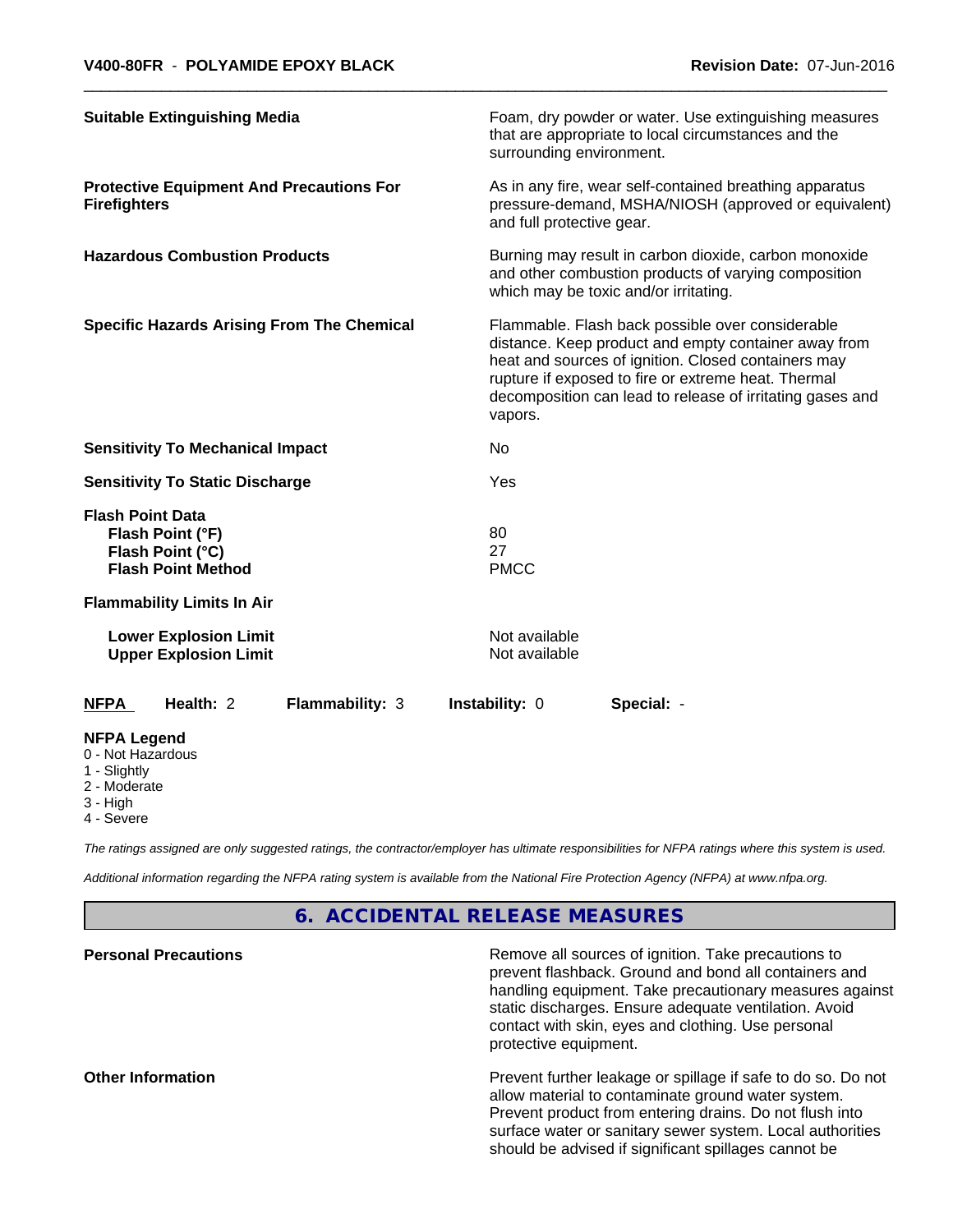contained. **Environmental Precautions** See Section 12 for additional Ecological Information. **Methods For Clean-Up Clean-Up Example 20** Dam up. Soak up with inert absorbent material. Use a non-sparking or explosion proof means to transfer material to a sealed, appropriate container for disposal. Clean contaminated surface thoroughly. **7. HANDLING AND STORAGE Handling Handling Avoid contact with skin, eyes and clothing. Wear personal and results and clothing. Wear personal** protective equipment. Do not breathe vapors or spray mist. Use only in ventilated areas. Prevent vapor build-up by providing adequate ventilation during and after use. Take precautionary measures against static discharges. To avoid ignition of vapors by static electricity discharge, all metal parts of the equipment must be grounded. Keep away from heat, sparks and flame. Do not smoke. Extinguish all flames and pilot lights, and turn off stoves, heaters, electric motors and other sources of ignition during use and until all vapors are gone. Ignition and/or flash back may occur. **Storage Keep containers tightly closed in a dry, cool and get a dry and structure in a dry and structure in a dry and structure in a dry and structure in a dry and structure in a dry and structure in a dry and structure** well-ventilated place. Keep away from heat. Keep away from open flames, hot surfaces and sources of ignition. Keep in properly labeled containers. Keep out of the reach of children.

**Incompatible Materials Incompatible with strong acids and bases and strong** oxidizing agents.

# **8. EXPOSURE CONTROLS / PERSONAL PROTECTION**

#### **Exposure Limits**

*No exposure limits have been established for this product.*

| <b>Chemical Name</b>                         | <b>ACGIH</b>                    | <b>Alberta</b>                                                                          | <b>British Columbia</b>         | <b>Ontario</b>                                                                    | Quebec                                                                                               |
|----------------------------------------------|---------------------------------|-----------------------------------------------------------------------------------------|---------------------------------|-----------------------------------------------------------------------------------|------------------------------------------------------------------------------------------------------|
| Kaolin                                       | $2 \text{ mg/m}^3$ - TWA        | $2$ mg/m <sup>3</sup> - TWA                                                             | $2 \text{ mg/m}^3$ - TWA        | $2 \text{ mg/m}^3$ - TWA                                                          | 5 mg/m <sup>3</sup> - TWAEV                                                                          |
| Xylene                                       | 100 ppm - TWA<br>150 ppm - STEL | 100 ppm - TWA<br>434 mg/m $3$ - TWA                                                     | 100 ppm - TWA<br>150 ppm - STEL | 100 ppm - TWA<br>150 ppm - STEL                                                   | 100 ppm - TWAEV<br>434 mg/m <sup>3</sup> - TWAEV                                                     |
|                                              |                                 | 150 ppm - STEL<br>651 mg/m $3$ - STEL                                                   |                                 |                                                                                   | 150 ppm - STEV<br>651 mg/m <sup>3</sup> - STEV                                                       |
| Propylene glycol monomethyl<br>ether         | 50 ppm - TWA<br>100 ppm - STEL  | 100 ppm - TWA<br>369 mg/m <sup>3</sup> - TWA<br>150 ppm - STEL<br>$553$ mg/m $3$ - STEL | 50 ppm - TWA<br>75 ppm - STEL   | 50 ppm - TWA<br>100 ppm - STEL                                                    | 100 ppm - TWAEV<br>$369$ mg/m <sup>3</sup> - TWAEV<br>150 ppm - STEV<br>553 mg/m <sup>3</sup> - STEV |
| Propylene glycol monomethyl<br>ether acetate | N/E                             | N/E                                                                                     | 50 ppm - TWA<br>75 ppm - STEL   | 50 ppm - TWA<br>$270$ mg/m <sup>3</sup> - TWA                                     | N/E                                                                                                  |
| Ethyl benzene                                | 20 ppm - TWA                    | 100 ppm - TWA<br>434 mg/m $3$ - TWA<br>125 ppm - STEL<br>$543$ mg/m <sup>3</sup> - STEL | 20 ppm - TWA                    | 20 ppm - TWA                                                                      | 100 ppm - TWAEV<br>434 mg/m <sup>3</sup> - TWAEV<br>125 ppm - STEV<br>$543$ mg/m <sup>3</sup> - STEV |
| Triethylenetetramine                         | N/E                             | N/E                                                                                     | N/E                             | 0.5 ppm - TWA<br>$3$ mg/m <sup>3</sup> - TWA<br>Danger of cutaneous<br>absorption | N/E                                                                                                  |
| Carbon black                                 | $3$ mg/m $3$ - TWA              | $3.5 \text{ mg/m}^3$ - TWA                                                              | $3$ mg/m <sup>3</sup> - TWA     | $3$ mg/m <sup>3</sup> - TWA                                                       | $3.5$ mg/m <sup>3</sup> - TWAEV                                                                      |
| Titanium dioxide                             | 10 mg/m $3$ - TWA               | 10 mg/m $3$ - TWA                                                                       | 10 mg/m $3$ - TWA               | 10 mg/m $3$ - TWA                                                                 | $10 \text{ mg/m}^3$ - TWAEV                                                                          |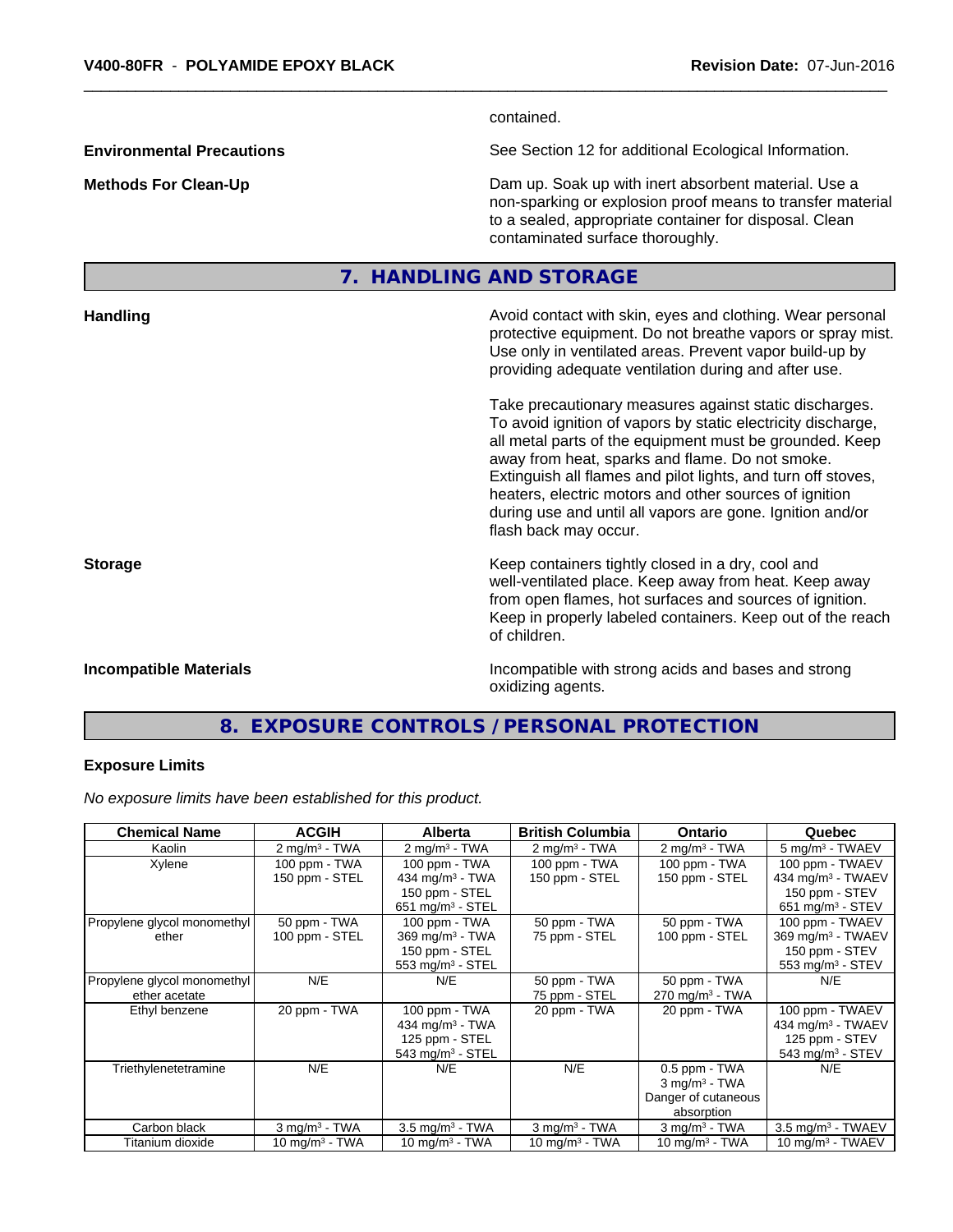|                                                                                                                                                                                                                                                                                                                              | $3$ mg/m $3$ - TWA                                                                         |                                                                                                                                                                                                                                                                                                                                                                |
|------------------------------------------------------------------------------------------------------------------------------------------------------------------------------------------------------------------------------------------------------------------------------------------------------------------------------|--------------------------------------------------------------------------------------------|----------------------------------------------------------------------------------------------------------------------------------------------------------------------------------------------------------------------------------------------------------------------------------------------------------------------------------------------------------------|
| Legend<br>ACGIH - American Conference of Governmental Industrial Hygienists<br>Alberta - Alberta Occupational Exposure Limits<br>British Columbia - British Columbia Occupational Exposure Limits<br>Ontario - Ontario Occupational Exposure Limits<br>Quebec - Quebec Occupational Exposure Limits<br>N/E - Not established |                                                                                            |                                                                                                                                                                                                                                                                                                                                                                |
| <b>Engineering Measures</b>                                                                                                                                                                                                                                                                                                  |                                                                                            | Ensure adequate ventilation, especially in confined areas.                                                                                                                                                                                                                                                                                                     |
| <b>Personal Protective Equipment</b><br><b>Eye/Face Protection</b><br><b>Skin Protection</b><br><b>Respiratory Protection</b>                                                                                                                                                                                                | Safety glasses with side-shields.<br>Protective gloves and impervious clothing.<br>vapors. | Use only with adequate ventilation. In operations where<br>exposure limits are exceeded, use a NIOSH approved<br>respirator that has been selected by a technically qualified<br>person for the specific work conditions. When spraying the<br>product or applying in confined areas, wear a NIOSH<br>approved respirator specified for paint spray or organic |
| <b>Hygiene Measures</b>                                                                                                                                                                                                                                                                                                      | thoroughly after handling.                                                                 | Avoid contact with skin, eyes and clothing. Remove and<br>wash contaminated clothing before re-use. Wash                                                                                                                                                                                                                                                       |
| 9.                                                                                                                                                                                                                                                                                                                           | PHYSICAL AND CHEMICAL PROPERTIES                                                           |                                                                                                                                                                                                                                                                                                                                                                |

| Appearance                                     | liquid                   |
|------------------------------------------------|--------------------------|
| Odor                                           | solvent                  |
| <b>Odor Threshold</b>                          | No information available |
| Density (Ibs/gal)                              | $9.5 - 9.8$              |
| <b>Specific Gravity</b>                        | $1.13 - 1.17$            |
| рH                                             | No information available |
| <b>Viscosity (cps)</b>                         | No information available |
| <b>Solubility</b>                              | No information available |
| <b>Water Solubility</b>                        | No information available |
| <b>Evaporation Rate</b>                        | No information available |
| <b>Vapor Pressure</b>                          | No information available |
| <b>Vapor Density</b>                           | No information available |
| Wt. % Solids                                   | $65 - 75$                |
| Vol. % Solids                                  | $55 - 65$                |
| Wt. % Volatiles                                | $25 - 35$                |
| Vol. % Volatiles                               | $35 - 45$                |
| <b>VOC Regulatory Limit (g/L)</b>              | < 340                    |
| <b>Boiling Point (°F)</b>                      | 248                      |
| <b>Boiling Point (°C)</b>                      | 120                      |
| <b>Freezing Point (°F)</b>                     | No information available |
| <b>Freezing Point (°C)</b>                     | No information available |
| Flash Point (°F)                               | 80                       |
| Flash Point (°C)                               | 27                       |
| <b>Flash Point Method</b>                      | <b>PMCC</b>              |
| <b>Flammability (solid, gas)</b>               | Not applicable           |
| <b>Upper Explosion Limit</b>                   | Not applicable           |
| <b>Lower Explosion Limit</b>                   | Not applicable           |
| <b>Autoignition Temperature (°F)</b>           | No information available |
| <b>Autoignition Temperature (°C)</b>           | No information available |
| Decomposition Temperature (°F)                 | No information available |
| Decomposition Temperature (°C)                 | No information available |
| <b>Partition Coefficient (n-octanol/water)</b> | No information available |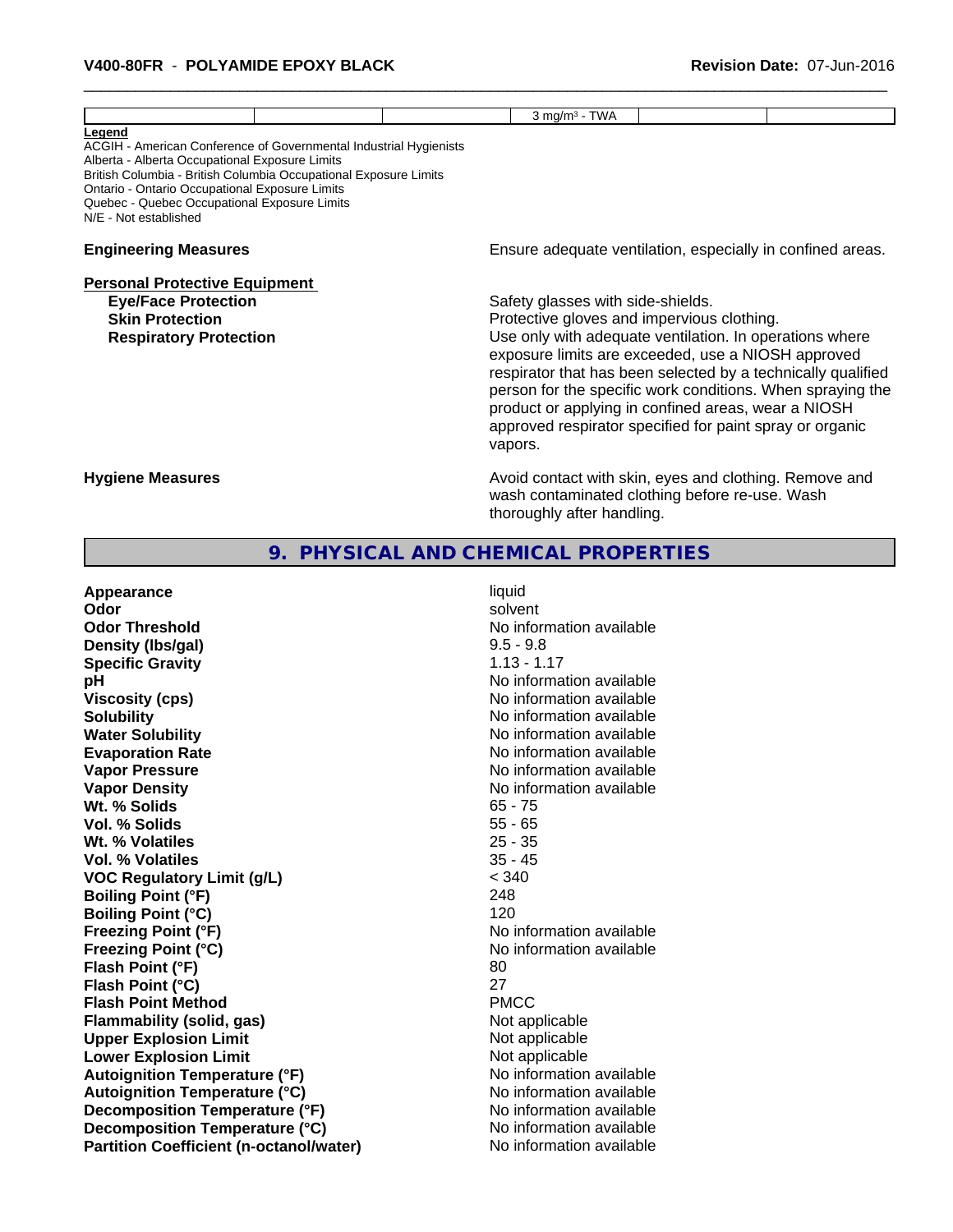# **10. STABILITY AND REACTIVITY**

| <b>Reactivity</b>                         | Not Applicable                                                                                                            |
|-------------------------------------------|---------------------------------------------------------------------------------------------------------------------------|
| <b>Chemical Stability</b>                 | Stable under normal conditions. Hazardous polymerisation<br>does not occur.                                               |
| <b>Conditions To Avoid</b>                | Keep away from open flames, hot surfaces, static<br>electricity and sources of ignition. Sparks. Elevated<br>temperature. |
| <b>Incompatible Materials</b>             | Incompatible with strong acids and bases and strong<br>oxidizing agents.                                                  |
| <b>Hazardous Decomposition Products</b>   | Thermal decomposition can lead to release of irritating<br>gases and vapors.                                              |
| <b>Possibility Of Hazardous Reactions</b> | None under normal conditions of use.                                                                                      |

**11. TOXICOLOGICAL INFORMATION**

#### **Product Information Information on likely routes of exposure**

**Acute Toxicity<br>Product Information** 

**Principal Routes of Exposure Exposure** Eye contact, skin contact and inhalation.

Repeated or prolonged exposure to organic solvents may lead to permanent brain and nervous system damage. Intentional misuse by deliberately concentrating and inhaling vapors may be harmful or fatal.

#### **Information on toxicological effects**

**Symptoms** No information available

#### **Delayed and immediate effects as well as chronic effects from short and long-term exposure**

| Eye contact                  | Contact with eyes may cause irritation.                     |
|------------------------------|-------------------------------------------------------------|
| <b>Skin contact</b>          | May cause skin irritation and/or dermatitis. Prolonged skin |
|                              | contact may defat the skin and produce dermatitis.          |
| <b>Inhalation</b>            | Harmful by inhalation. High vapor / aerosol concentrations  |
|                              | are irritating to the eyes, nose, throat and lungs and may  |
|                              | cause headaches, dizziness, drowsiness,                     |
|                              | unconsciousness, and other central nervous system           |
|                              | effects.                                                    |
| Ingestion                    | Harmful if swallowed. Ingestion may cause irritation to     |
|                              | mucous membranes. Small amounts of this product             |
|                              | aspirated into the respiratory system during ingestion or   |
|                              | vomiting may cause mild to severe pulmonary injury,         |
|                              | possibly progressing to death.                              |
| <b>Sensitization:</b>        | No information available.                                   |
| <b>Neurological Effects</b>  | No information available.                                   |
| <b>Mutagenic Effects</b>     | No information available.                                   |
| <b>Reproductive Effects</b>  | No information available.                                   |
| <b>Developmental Effects</b> | No information available.                                   |
| <b>Target Organ Effects</b>  | No information available.                                   |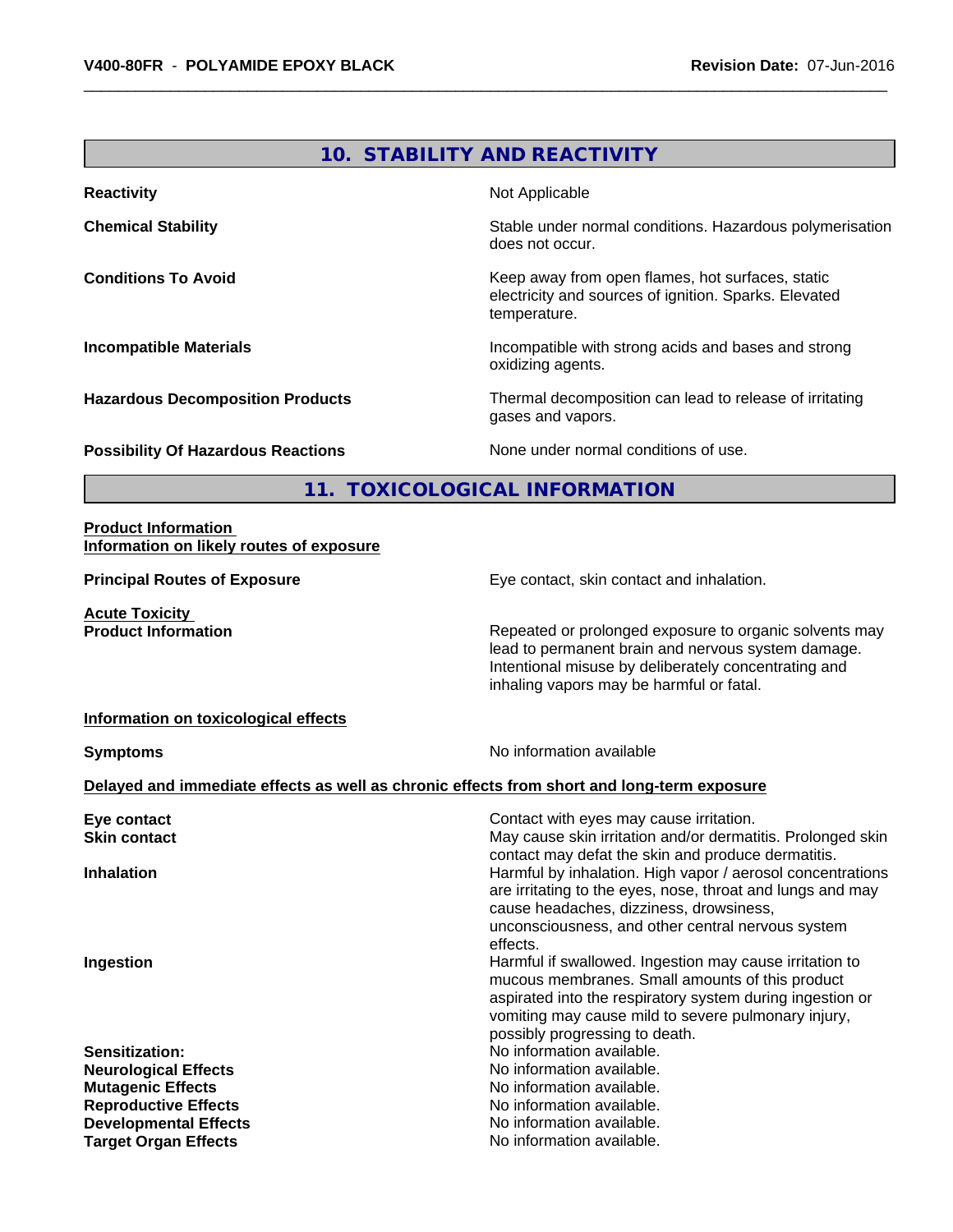| <b>STOT - single exposure</b>   | May cause disorder and damage to the. Respiratory                                                           |
|---------------------------------|-------------------------------------------------------------------------------------------------------------|
|                                 | system.                                                                                                     |
| <b>STOT - repeated exposure</b> | Causes damage to organs through prolonged or repeated<br>exposure if inhaled. Central nervous system (CNS). |
|                                 | Causes damage to organs through prolonged or repeated                                                       |
|                                 | exposure.                                                                                                   |
| Other adverse effects           | No information available.                                                                                   |
| <b>Aspiration Hazard</b>        | May be harmful if swallowed and enters airways. Small                                                       |
|                                 | amounts of this product aspirated into the respiratory                                                      |
|                                 | system during ingestion or vomiting may cause mild to                                                       |
|                                 | severe pulmonary injury, possibly progressing to death.                                                     |

#### **Numerical measures of toxicity**

**The following values are calculated based on chapter 3.1 of the GHS document**

| ATEmix (oral)                        | 6069 mg/ka |
|--------------------------------------|------------|
| ATEmix (dermal)                      | 4814 ma/ka |
| <b>ATEmix (inhalation-dust/mist)</b> | 5.8 ma/L   |
| <b>ATEmix (inhalation-vapor)</b>     | 550.6 ma/L |

#### **Component**

Kaolin LD50 Oral: > 5000 mg/kg (Rat) Benzyl alcohol LD50 Oral: 1230-1660 mg/kg (Rat) LD50 Dermal: 2,000 mg/kg (Rabbit) LC50 Inhalation (Vapor): > 5,000 mg/m<sup>3</sup> (Rat) Xylene LD50 Oral: 4300 mg/kg (Rat) LD50 Dermal: > 1700 mg/kg (Rabbit) LC50 Inhalation (Vapor): 5000 ppm (Rat, 4 hr.) Propylene glycol monomethyl ether LD50 Oral: 6,600 mg/kg (Rat) LD50 Dermal: 13,000 mg/kg (Rabbit) LC50 Inhalation (Vapor): 10,000 ppm (Rat) Solvent naphtha, petroleum, light aromatic LD50 Oral: 8400 mg/kg (Rat) Propylene glycol monomethyl ether acetate LD50 Oral: 8532 mg/kg (Rat) LD50 Dermal: > 5000 mg/kg (Rabbit) LC50 Inhalation (Vapor): > 4345 ppm Ethyl benzene LD50 Oral: mg/kg (Rat) LD50 Dermal: > mg/kg (Rabbit) LC50 Inhalation (Vapor): mg/m<sup>3</sup> (Rat, 2 hr.) 1,2,4-Trimethylbenzene LD50 Oral: 5000 mg/kg (Rat) LC50 Inhalation (Vapor): 18000 mg/m<sup>3</sup> (Rat, 4 hr.) **Triethylenetetramine** LD50 Oral: 2500 mg/kg (Rat) LD50 Dermal: 805 mg/kg (Rabbit) Carbon black LD50 Oral: > 15400 mg/kg (Rat) LD50 Dermal: > 3000 mg/kg (Rabbit) Titanium dioxide LD50 Oral: > 10000 mg/kg (Rat)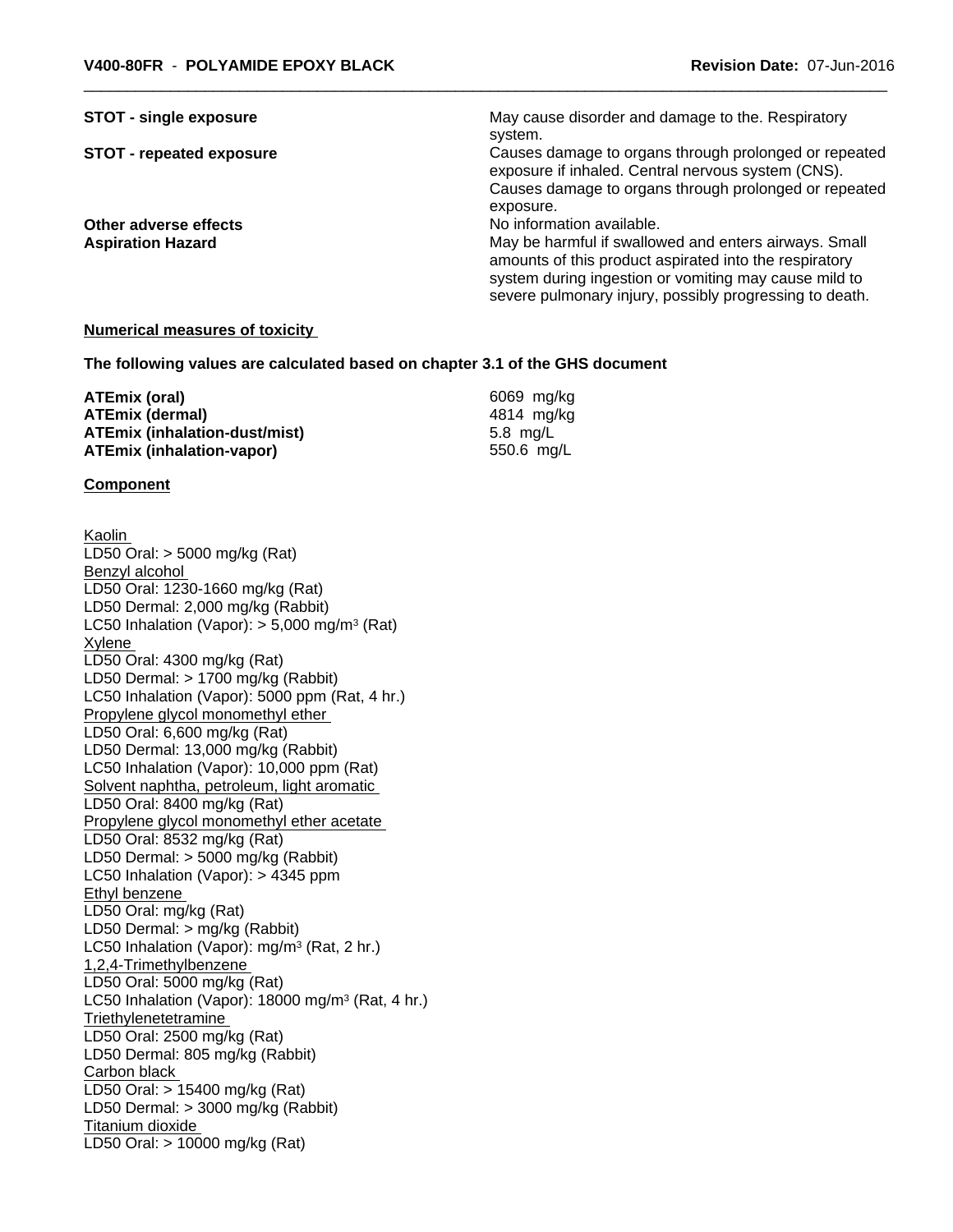#### **Chronic Toxicity**

#### **Carcinogenicity**

*The information below indicateswhether each agency has listed any ingredient as a carcinogen:.*

| <b>Chemical Name</b> | <b>IARC</b>                    | <b>NTP</b> |
|----------------------|--------------------------------|------------|
|                      | 2B - Possible Human Carcinogen |            |
| Ethyl benzene        |                                |            |
|                      | 2B - Possible Human Carcinogen |            |
| l Carbon black       |                                |            |
|                      | 2B - Possible Human Carcinogen |            |
| Titanium dioxide     |                                |            |

Although IARC has classified titanium dioxide as possibly carcinogenic to humans (2B), their summary concludes: "No significant exposure to titanium dioxide is thought to occur during the use of products in which titanium dioxide is bound to other materials, such as paint."

#### **Legend**

IARC - International Agency for Research on Cancer NTP - National Toxicity Program OSHA - Occupational Safety & Health Administration

**12. ECOLOGICAL INFORMATION**

# **Ecotoxicity Effects**

The environmental impact of this product has not been fully investigated.

#### **Product Information**

#### **Acute Toxicity to Fish**

No information available

#### **Acute Toxicity to Aquatic Invertebrates**

No information available

#### **Acute Toxicity to Aquatic Plants**

No information available

#### **Persistence / Degradability**

No information available.

# **Bioaccumulation / Accumulation**

No information available.

#### **Mobility in Environmental Media**

No information available.

#### **Ozone**

No information available

# **Component**

#### **Acute Toxicity to Fish**

Xylene LC50: 13.5 mg/L (Rainbow Trout - 96 hr.) Ethyl benzene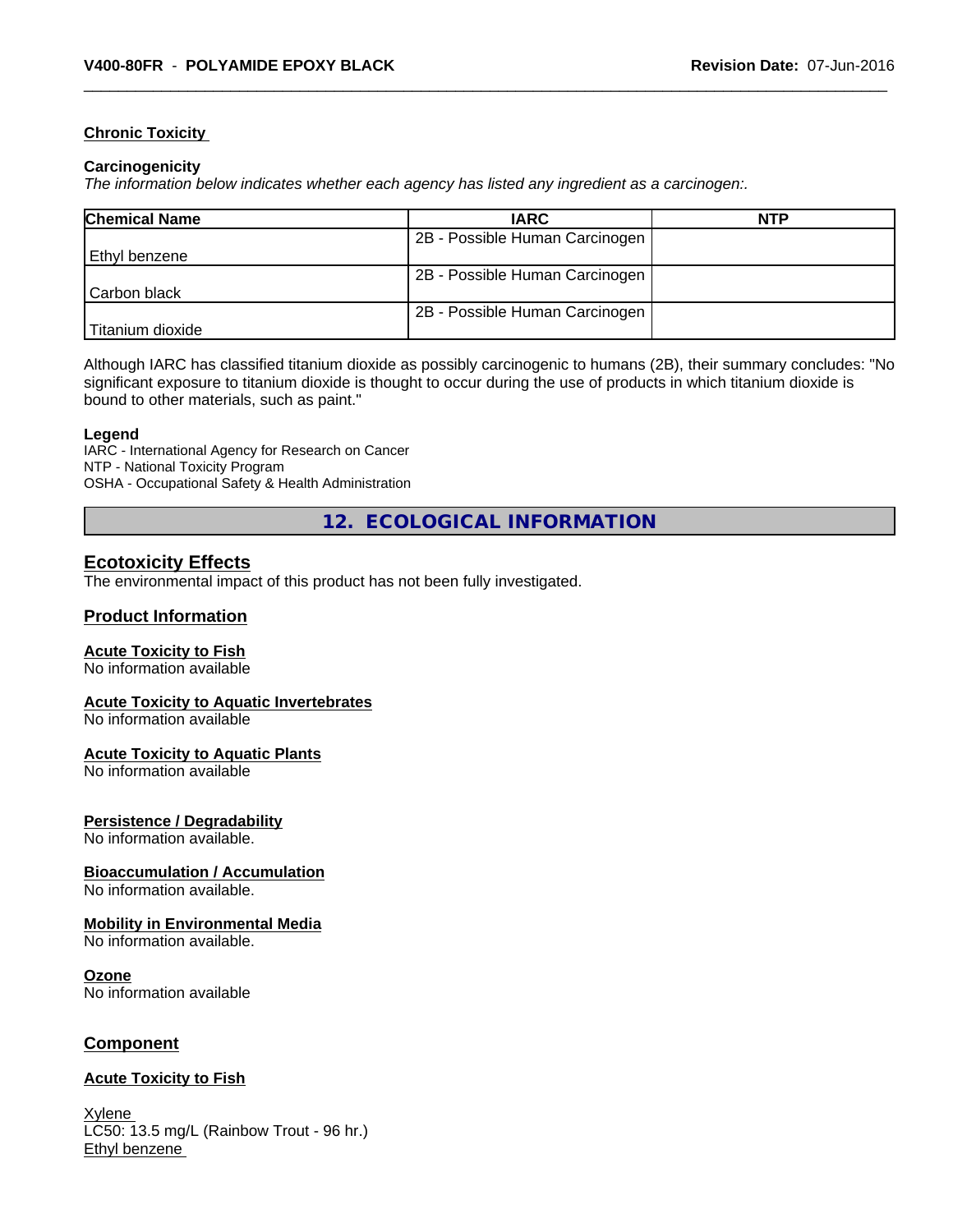LC50: 12.1 mg/L (Fathead Minnow - 96 hr.) Titanium dioxide  $LC50:$  > 1000 mg/L (Fathead Minnow - 96 hr.)

#### **Acute Toxicity to Aquatic Invertebrates**

Ethyl benzene EC50: 1.8 mg/L (Daphnia magna - 48 hr.)

#### **Acute Toxicity to Aquatic Plants**

Ethyl benzene EC50: 4.6 mg/L (Green algae (Scenedesmus subspicatus), 72 hrs.)

**13. DISPOSAL CONSIDERATIONS**

**Waste Disposal Method Dispose of in accordance with federal, state, provincial,** and local regulations. Local requirements may vary, consult your sanitation department or state-designated environmental protection agency for more disposal options.

**Empty Container Warning <b>Emptied** Containers may retain product residue. Follow label warnings even after container is emptied. Residual vapors may explode on ignition.

**14. TRANSPORT INFORMATION**

| TDG<br><b>Proper Shipping Name</b><br><b>Hazard Class</b><br>UN-No<br><b>Packing Group</b><br><b>Description</b> | Paint<br>3<br>UN1263<br>Ш<br>UN1263, Paint, 3, III |  |  |
|------------------------------------------------------------------------------------------------------------------|----------------------------------------------------|--|--|
| <b>ICAO / IATA</b>                                                                                               | Contact the preparer for further information.      |  |  |
| IMDG / IMO                                                                                                       | Contact the preparer for further information.      |  |  |

# **15. REGULATORY INFORMATION**

# **International Inventories**

| <b>TSCA: United States</b> | Yes - All components are listed or exempt. |
|----------------------------|--------------------------------------------|
| <b>DSL: Canada</b>         | Yes - All components are listed or exempt. |

# **National Pollutant Release Inventory (NPRI)**

#### **NPRI Parts 1- 4**

This product contains the following Parts 1-4 NPRI chemicals:

**Chemical Name CAS-No Weight % (max) NPRI Parts 1- 4**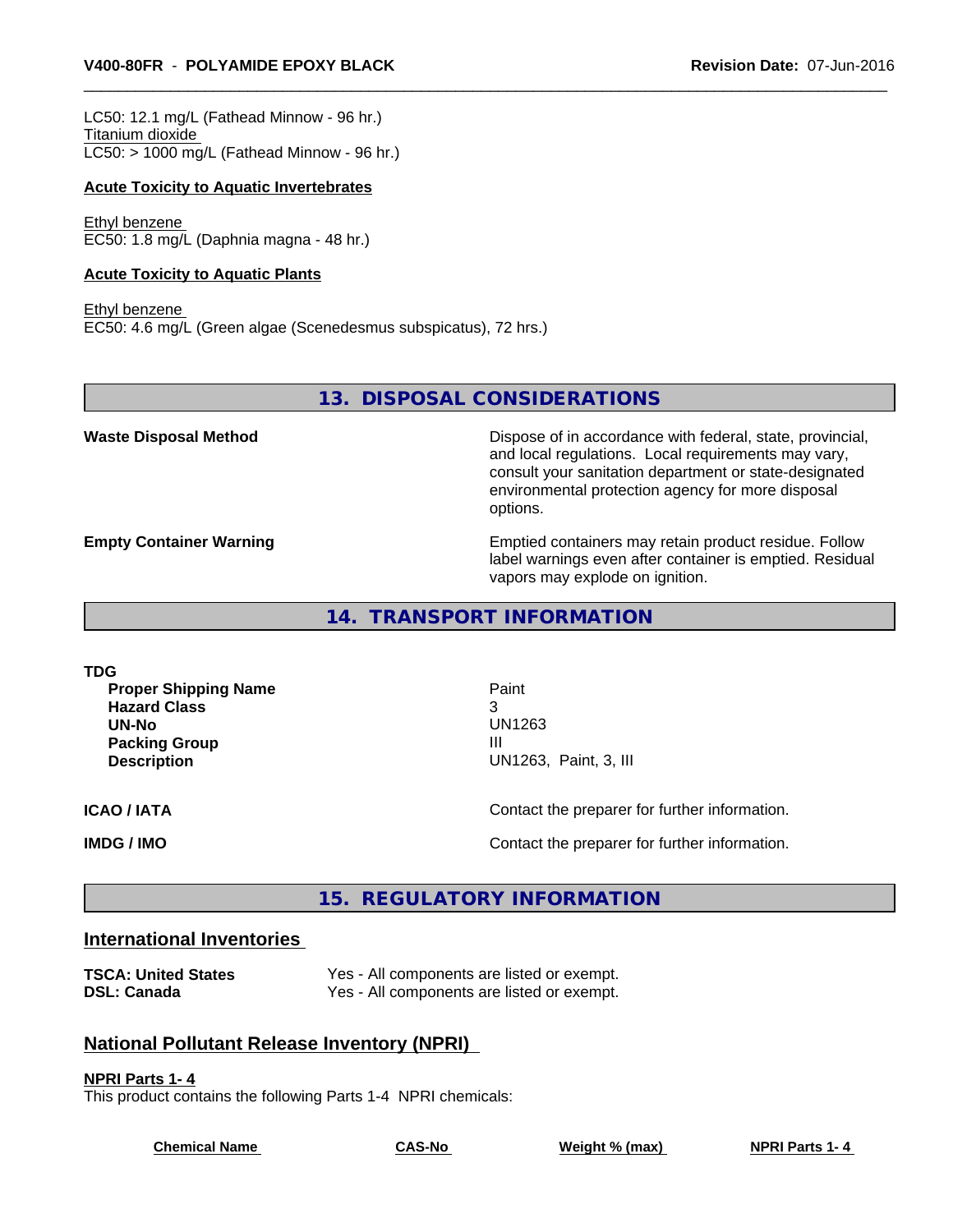## \_\_\_\_\_\_\_\_\_\_\_\_\_\_\_\_\_\_\_\_\_\_\_\_\_\_\_\_\_\_\_\_\_\_\_\_\_\_\_\_\_\_\_\_\_\_\_\_\_\_\_\_\_\_\_\_\_\_\_\_\_\_\_\_\_\_\_\_\_\_\_\_\_\_\_\_\_\_\_\_\_\_\_\_\_\_\_\_\_\_\_\_\_ **V400-80FR** - **POLYAMIDE EPOXY BLACK Revision Date:** 07-Jun-2016

| Benzyl alcohol                    | $100 - 51 - 6$ | 7 - 13%   | Listed |  |
|-----------------------------------|----------------|-----------|--------|--|
| Xvlene                            | 1330-20-7      | $5 - 10%$ | Listed |  |
| Propylene glycol monomethyl ether | 107-98-2       | $3 - 7%$  | Listed |  |
| Propylene glycol monomethyl ether | 108-65-6       | $1 - 5%$  | Listed |  |
| acetate                           |                |           |        |  |
| Ethyl benzene                     | $100 - 41 - 4$ | 1 - 5%    | Listed |  |
| 1,2,4-Trimethylbenzene            | 95-63-6        | 1 - 5%    | Listed |  |

#### **NPRI Part 5**

This product contains the following NPRI Part 5 Chemicals:

| <b>Chemical Name</b>                          | <b>CAS-No</b> | Weight % (max) | <b>NPRI Part 5</b> |  |
|-----------------------------------------------|---------------|----------------|--------------------|--|
| Xvlene                                        | 1330-20-7     | $5 - 10%$      | Listed             |  |
| Solvent naphtha, petroleum, light<br>aromatic | 64742-95-6    | - 5%           | Listed             |  |
| Propylene glycol monomethyl ether<br>acetate  | 108-65-6      | $-5\%$         | Listed             |  |
| 1,2,4-Trimethylbenzene                        | $95 - 63 - 6$ | - 5%           | ∟isted             |  |

#### **WHMIS Regulatory Status**

This product has been classified in accordance with the hazard criteria of the Hazardous Products Regulations (HPR) and the SDS contains all the information required by the HPR.

| 16. OTHER INFORMATION       |               |                        |                      |          |  |
|-----------------------------|---------------|------------------------|----------------------|----------|--|
| HMIS -                      | Health: $2^*$ | <b>Flammability: 3</b> | <b>Reactivity: 0</b> | $PPE: -$ |  |
| <b>HMIS Legend</b>          |               |                        |                      |          |  |
| 0 - Minimal Hazard          |               |                        |                      |          |  |
| 1 - Slight Hazard           |               |                        |                      |          |  |
| 2 - Moderate Hazard         |               |                        |                      |          |  |
| 3 - Serious Hazard          |               |                        |                      |          |  |
| 4 - Severe Hazard           |               |                        |                      |          |  |
| * - Chronic Hazard          |               |                        |                      |          |  |
| $\sim$ $\sim$ $\sim$ $\sim$ |               |                        |                      |          |  |

X - Consult your supervisor or S.O.P. for "Special" handling instructions.

*Note: The PPE rating has intentionally been left blank. Choose appropriate PPE that will protect employees from the hazards the material will present under the actual normal conditions of use.*

*Caution: HMISÒ ratings are based on a 0-4 rating scale, with 0 representing minimal hazards or risks, and 4 representing significant hazards or risks. Although HMISÒ ratings are not required on MSDSs under 29 CFR 1910.1200, the preparer, has chosen to provide them. HMISÒ ratings are to be used only in conjunction with a fully implemented HMISÒ program by workers who have received appropriate HMISÒ training. HMISÒ is a registered trade and service mark of the NPCA. HMISÒ materials may be purchased exclusively from J. J. Keller (800) 327-6868.*

**WARNING!** If you scrape, sand, or remove old paint, you may release lead dust. LEAD IS TOXIC. EXPOSURE TO LEAD DUST CAN CAUSE SERIOUS ILLNESS, SUCH AS BRAIN DAMAGE, ESPECIALLY IN CHILDREN. PREGNANT WOMEN SHOULD ALSO AVOID EXPOSURE.Wear a NIOSH approved respirator to control lead exposure. Clean up carefully with a HEPA vacuum and a wet mop. Before you start, find out how to protect yourself and your family by logging onto Health Canada @

http://www.hc-sc.gc.ca/ewh-semt/contaminants/lead-plomb/asked\_questions-questions\_posees-eng.php.

| <b>Prepared By</b> | <b>Product Stewardship Department</b><br>Benjamin Moore & Co. |  |
|--------------------|---------------------------------------------------------------|--|
|                    | 101 Paragon Drive                                             |  |
|                    | Montvale, NJ 07645                                            |  |
|                    | 855-724-6802                                                  |  |
|                    |                                                               |  |

**Revision Date:** 07-Jun-2016